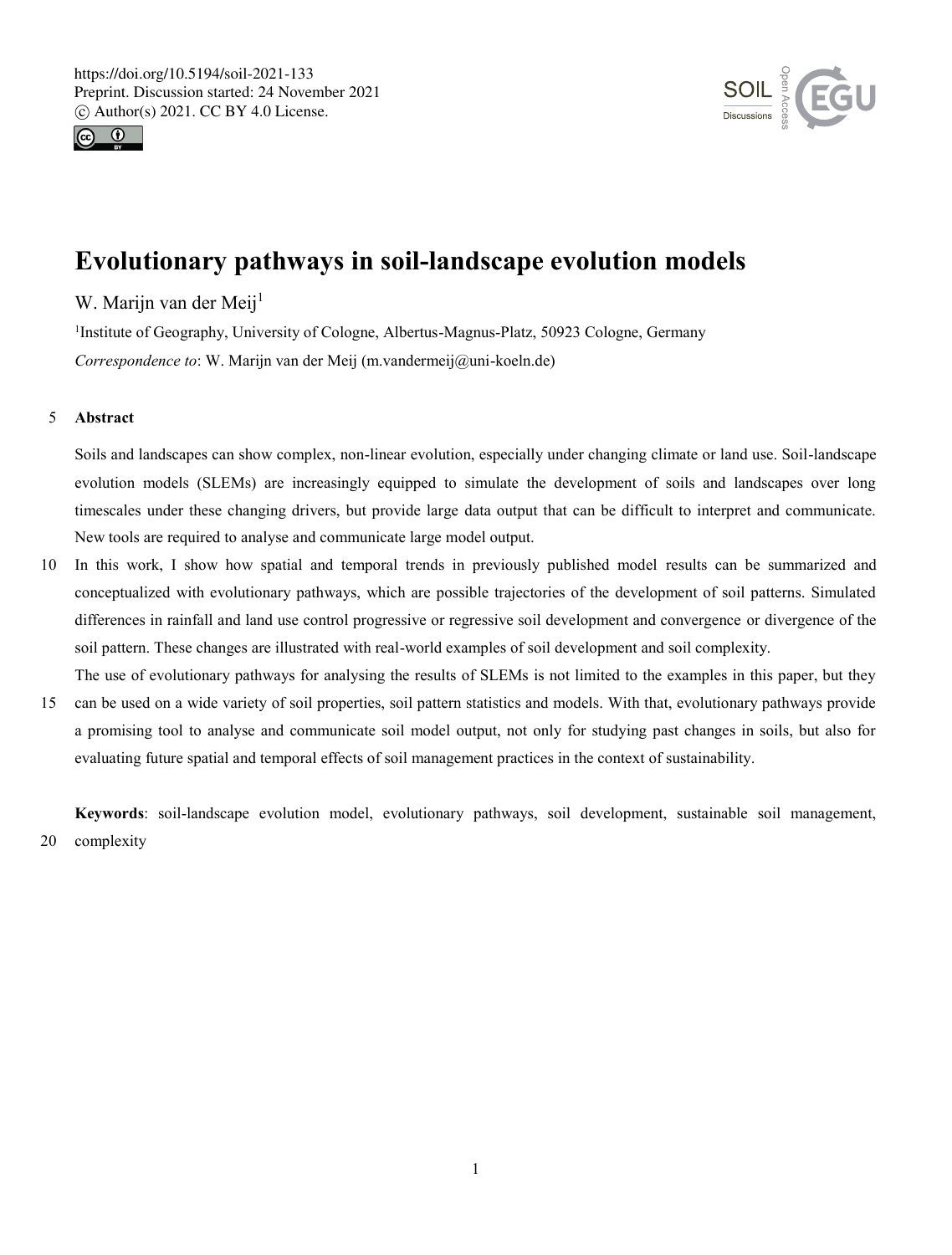



## **1 Introduction**

Soils are natural resources that provide valuable functions such as food provision and carbon storage (Adhikari and Hartemink, 2016). Due to intensive land management, these resources are threatened and the resources decline. Understanding how soil and landscape properties are affected by anthropogenic pressure is essential not only to assess the 25 impact of intensive land management on soil functions, but also to develop sustainable management strategies where natural

- processes can be used to improve the soil functions, such as carbon sequestration (Minasny et al., 2017). The development, and degradation, of soils is not only something of recent times. Starting with first agriculture and increasing in intensity towards the present, humans have triggered and increased erosion and degradational processes (Dotterweich, 2013; Stephens et al., 2019). A longer-term perspective of centuries to millennia is thus required to understand
- 30 and describe the dynamics of soil systems in response to anthropogenic pressure. Through time, soil development can follow multiple trajectories, depending on the initial state and the driving forces. A change in land use, for example, will affect soil development differently for different topographic positions (Sommer et al., 2008). These developmental trajectories of soillandscape systems can be described in a conceptual and quantitative way using evolutionary pathways, which were developed and extensively described by professor Jonathan D. Phillips (e.g., Phillips, 2019). A major problem in quantifying
- 35 these pathways is the need for a large set of spatial and especially temporal soil data. This is often problematic, because measurements only cover a brief period of time and areas where a longer chronological record is present, such as chronosequences, the number of data points is often limited and it is impossible to sample the exact location multiple times without disturbing its development.

Soil-landscape evolution models (SLEMs) can provide a solution here. SLEMs are numerical models that simulate a set of 40 pedogenic and geomorphic processes that affect the spatial and temporal development of soils and landscapes (Minasny et

- al., 2015). Recent development in SLEMs enable a more accurate simulation of driving forces behind soil and landscape development (e.g., Van der Meij et al., 2018) and with that they become increasingly equipped to simulate soil and landscape development in a wide variety of settings, over long timescales (Bouchoms et al., 2017; Bock et al., 2018; Van der Meij et al., 2020; Welivitiya et al., 2019). These developments make SLEMs suitable not only to study past soil-landscape
- 45 dynamics, but also to evaluate the effect of future changes in climate and land use on soil and landscape properties, such as carbon and nutrient stocks (Minasny et al., 2015). SLEMs can provide a large amount of spatiotemporal data on soil and landscape properties to calculate the evolutionary pathways. Conversely, evolutionary pathways might be a suitable tool to summarize and visualize the large data output from SLEMs and characterize the development of soil and landscape properties under different drivers.
- 50 In this study, I test the concept of evolutionary pathways as a new tool to analyze and conceptualize trends in the results of SLEMs.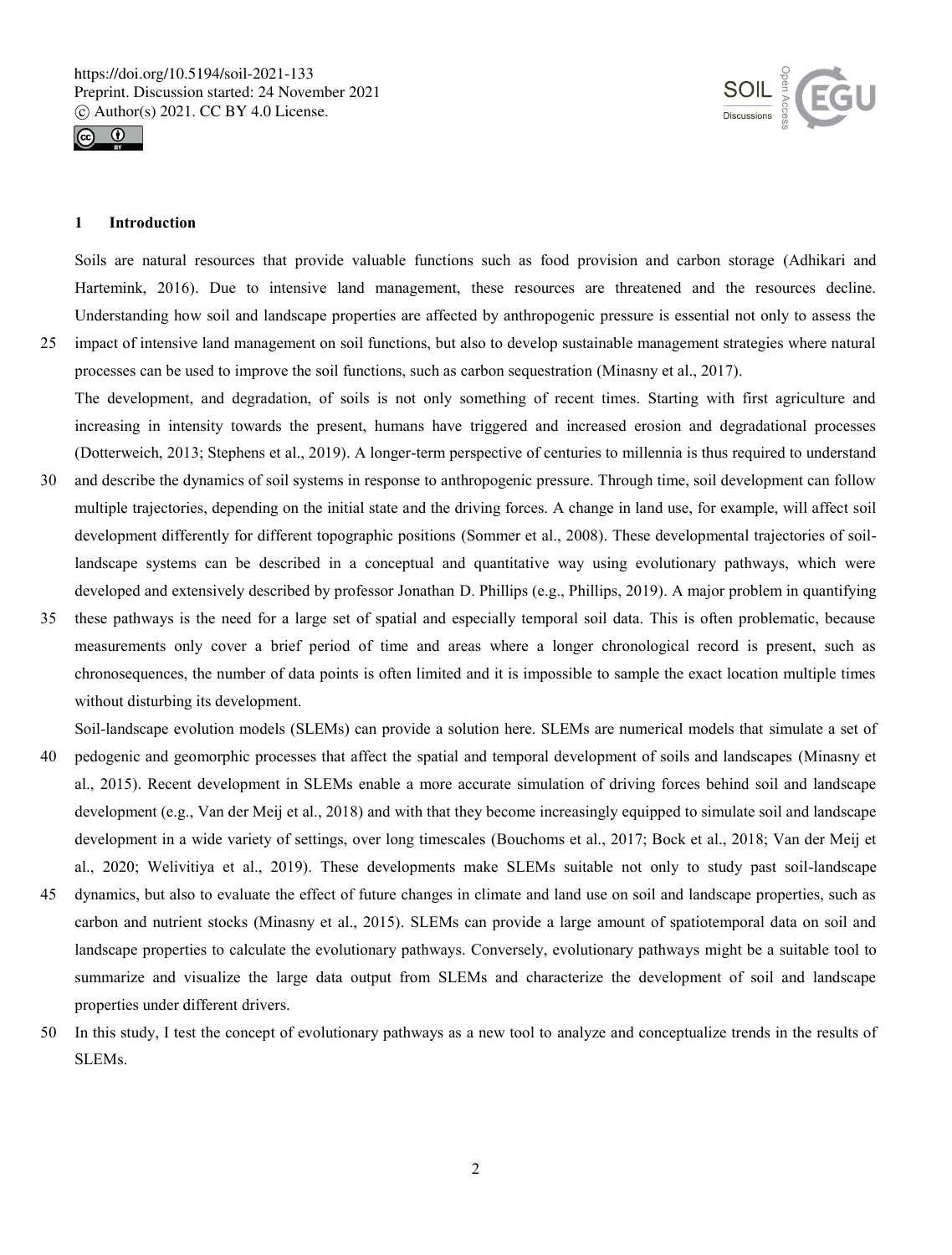



#### **2 Methods**

#### **2.1 Model study**

- 55 This study builds further on the results of Van der Meij et al. (2020), who used their SLEM called HydroLorica to simulate the development of soils and landscapes under different rainfall and land use scenarios. A detailed description of the methodology and results is provided in their paper and supplementary information. Here I will briefly repeat the key aspects of the study, that are of importance to this study as well.
- The model HydroLorica simulates a set of geomorphic, pedogenic, hydrologic and biotic processes that affect soils in natural 60 and agricultural loamy landscapes. The main difference between HydroLorica and other SLEMs is that it simulates the surface water balance spatially explicit (Van der Meij et al., 2018). Spatial differences in overland flow and infiltration directly control the rates of water erosion and clay translocation. The water stress, determined with a modified Budyko Curve, is used to determine vegetation type (grass or forest). The vegetation type in turn controls rates of bioturbation, soil creep and soil organic matter cycling, and determines water erosion protection by vegetation and the occurrence of tree 65 throw. These processes are thus indirectly controlled by water flow and availability.
- The original study simulated three rainfall scenarios: dry ( $P = 300$  mm a<sup>-1</sup>), humid ( $P = 600$  mm a<sup>-1</sup>) and wet ( $P = 900$  mm a<sup>-1</sup>) 1 ). In this study, I will focus on the dry and wet scenario, where the main natural vegetation types are grasslands and forests, respectively. The simulations were performed in a small artificial catchment as spatial setting to avoid effects of local idiosyncrasies. The parent material is homogeneous loess material of 15% sand, 75% silt and 10% clay. The model runs
- 70 were 15000 years with an annual timestep. In the first 14500 years of the simulations there was natural soil and landscape development. In the last 500 years of the simulations, anthropogenic effects were introduced in the form of tillage erosion and change of vegetation type to croplands. These periods loosely reflect Holocene soil development and intensive land management starting after the Middle Ages.
- For the overview, the simulated geomorphic processes were water erosion and sedimentation, soil creep, tree throw in 75 forested areas and tillage in the agricultural phase, while the simulated pedogenic processes were clay translocation, bioturbation and soil organic matter cycling. In the results I will focus on the following soil properties: soil organic matter (SOM) stocks [kg m-2 ], which represent a relatively fast changing property, and the depths to the Bt horizon [m], which represent a relatively slow changing property.

## **2.2 Evolutionary pathways**

- 80 I calculated two types of evolutionary pathways to quantify the development of the soil properties: soil complexity and soillandscape development stage (Figure 1). Soil development is spatially variable, because its drivers are spatially variable as well. Therefore, I used the spatial average of a soil property x to measure the stage of soil property development in the entire landscape. I named this average development the soil-landscape development stage (SLDS). Changes in the SLDS can follow progressive and regressive pathways (Johnson and Watson-Stegner, 1987; Phillips, 1993; Sommer et al., 2008; Sauer,
- 85 2015). Progressive development indicates forward development of a property, such as soil deepening and carbon uptake,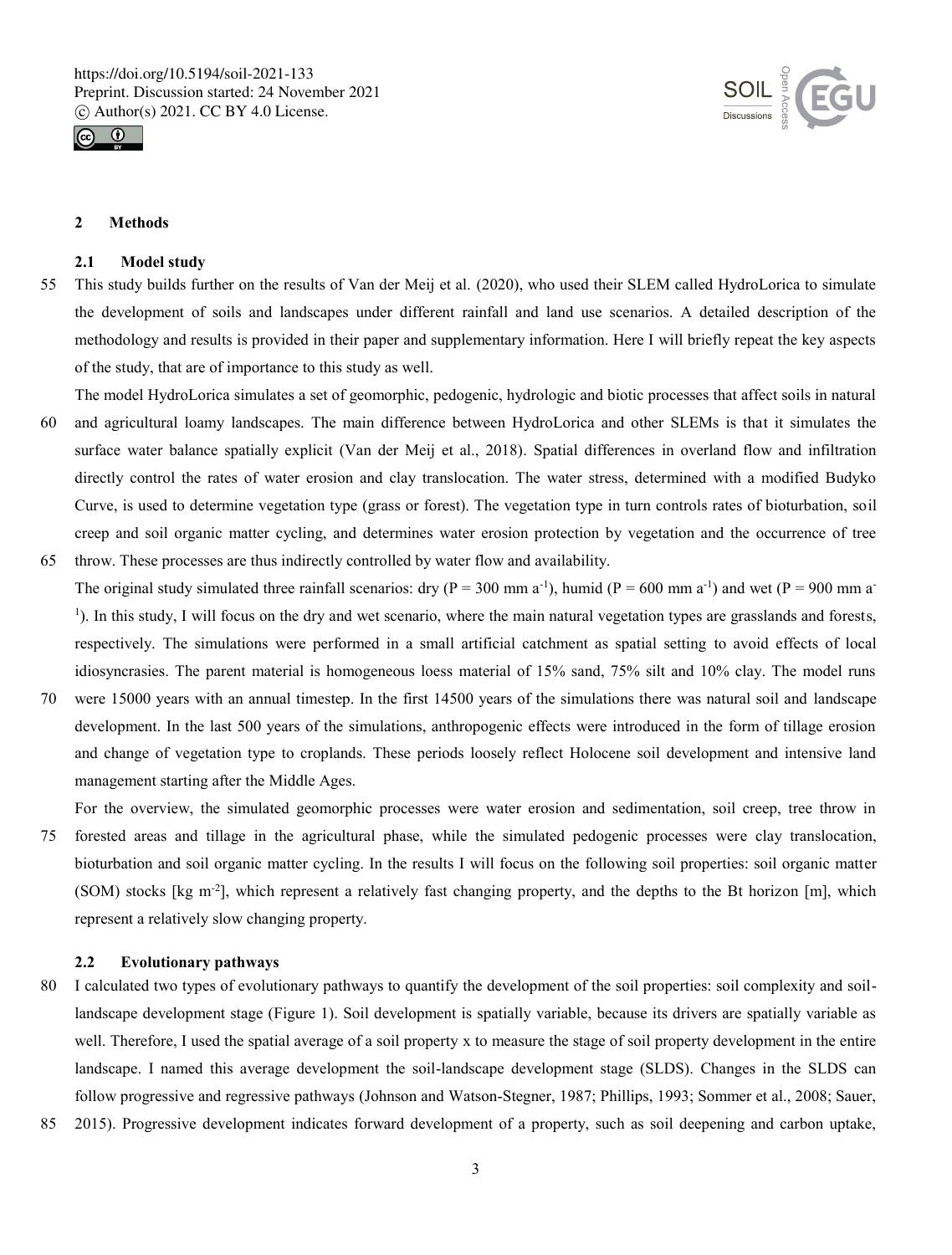



while regressive development indicates reduction of a certain property, such as soil loss by erosion and carbon loss. I calculated the SLDS by taking the average level of development of a certain soil property *x* in space at a certain moment *t* in time (Eq. (1)). Positive changes in SLDS over time indicate progressive evolution, while negative changes indicate regressive evolution (Figure 1).

$$
90 \quad \Delta SLDS_{x,t} = \frac{mean(x)_t - mean(x)_{t-\Delta t}}{\Delta t} \tag{1}
$$

Soil complexity describes the level of variation or heterogeneity of soil and terrain properties in space (Phillips, 2017). Changes in soil complexity are driven by changes in soil forming factors, nonlinearity in pedogenic processes, internal feedbacks in the soil-landscape system and anthropogenic disturbances. I calculated the complexity as the standard deviation of a certain soil property x in space at a certain moment t in time (Eq. (2)). Positive changes in complexity over time indicate

95 divergent evolution, while negative changes indicate convergent evolution of the soil property (Figure 1, Temme et al., 2015; Phillips, 2017).

$$
\Delta complexity_{x,t} = \frac{sd(x)t - sd(x)t - \Delta t}{\Delta t}
$$
\n(2)

The evolutionary pathways were calculated for timespans *∆t* of 500 years in the natural phase and 50 years in the agricultural phase.



100

**Figure 1: Illustration of evolutionary pathways related to SLDS and soil complexity.**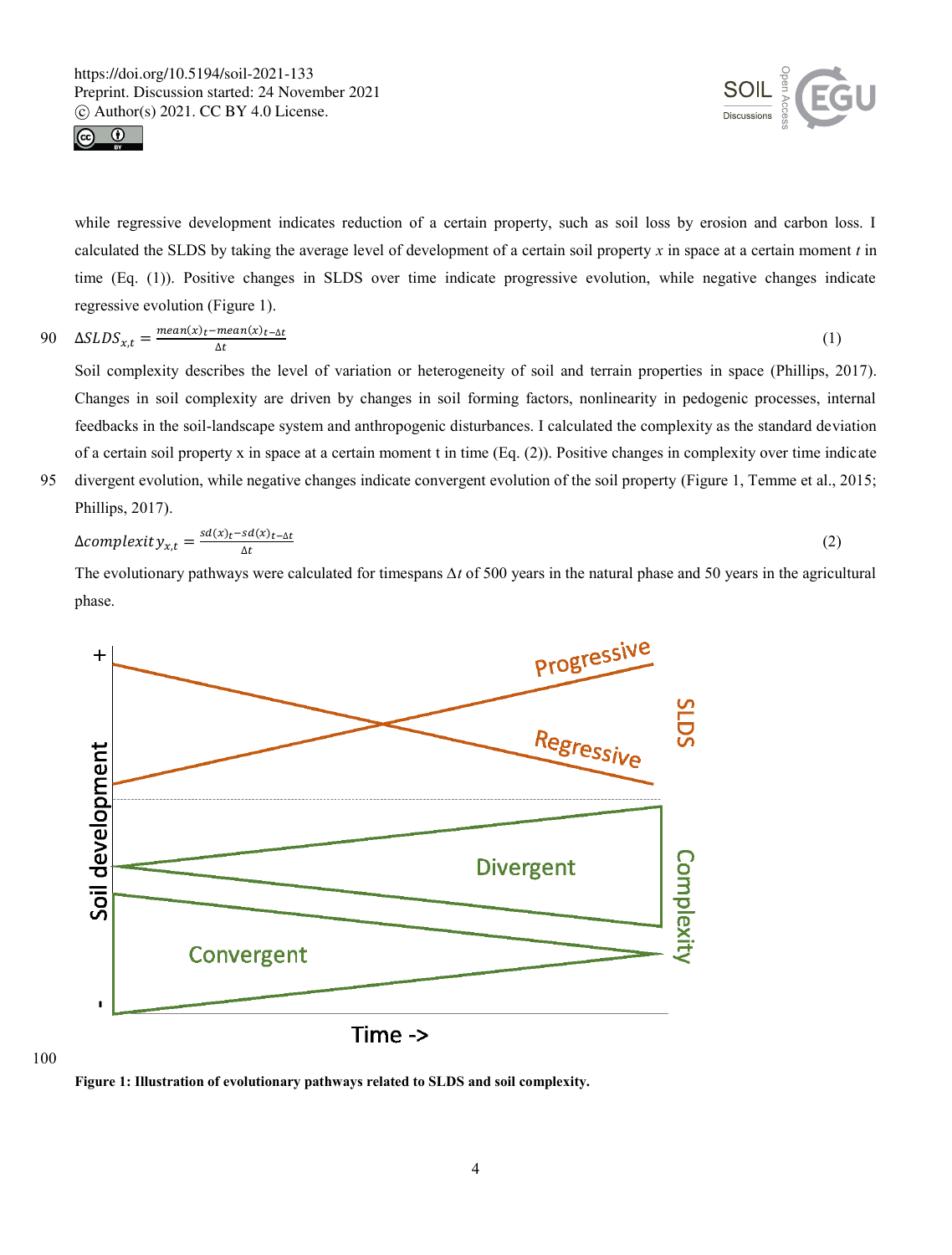



## **3 Results**

Figure 2 shows the changes in SLDS and soil complexity, i.e. the evolutionary pathways, of the studied soil properties. The 105 depth to the Bt horizon shows large differences between the dry and wet scenario in the natural phase (Figure 2A). Depths to the Bt horizon both show higher average values (higher SLDS) and higher standard deviation (higher complexity) than the dry scenario. After the start of the agricultural phase, the pattern of depth to Bt shows increasing complexity and slightly increasing SLDS for the dry scenario, while for the wet scenario, the complexity initially decreases and starts to increase again slightly 250 years into the agricultural phase. The SLDS of depth to Bt in the agricultural phase is continually 110 decreasing for the wet scenario, while there is a slight increase in the agricultural phase in the dry scenario.



**Figure 2: Evolution of the depth of the Bt horizon (A) and the SOM stocks (B) in the simulations with HydroLorica. The line indicates the average (SLDS), the polygon indicates the standard deviation (complexity). Note that the x-axis scale of the agricultural phase is exaggerated 10 times to visualize both systems.** 

115 The differences in SOM stocks between both scenarios is much smaller (Figure 2B). The dry scenario show stocks with higher SLDS and lower complexity in the natural phase, due to higher SOM input in grassland systems and less redistribution processes. The wet scenario shows a higher complexity, which is increasing slightly over time. After the start of the agricultural phase, SOM stocks in both scenarios plummet to a lower level and the complexity decreases for the wet scenario, while the complexity increases for the dry scenario.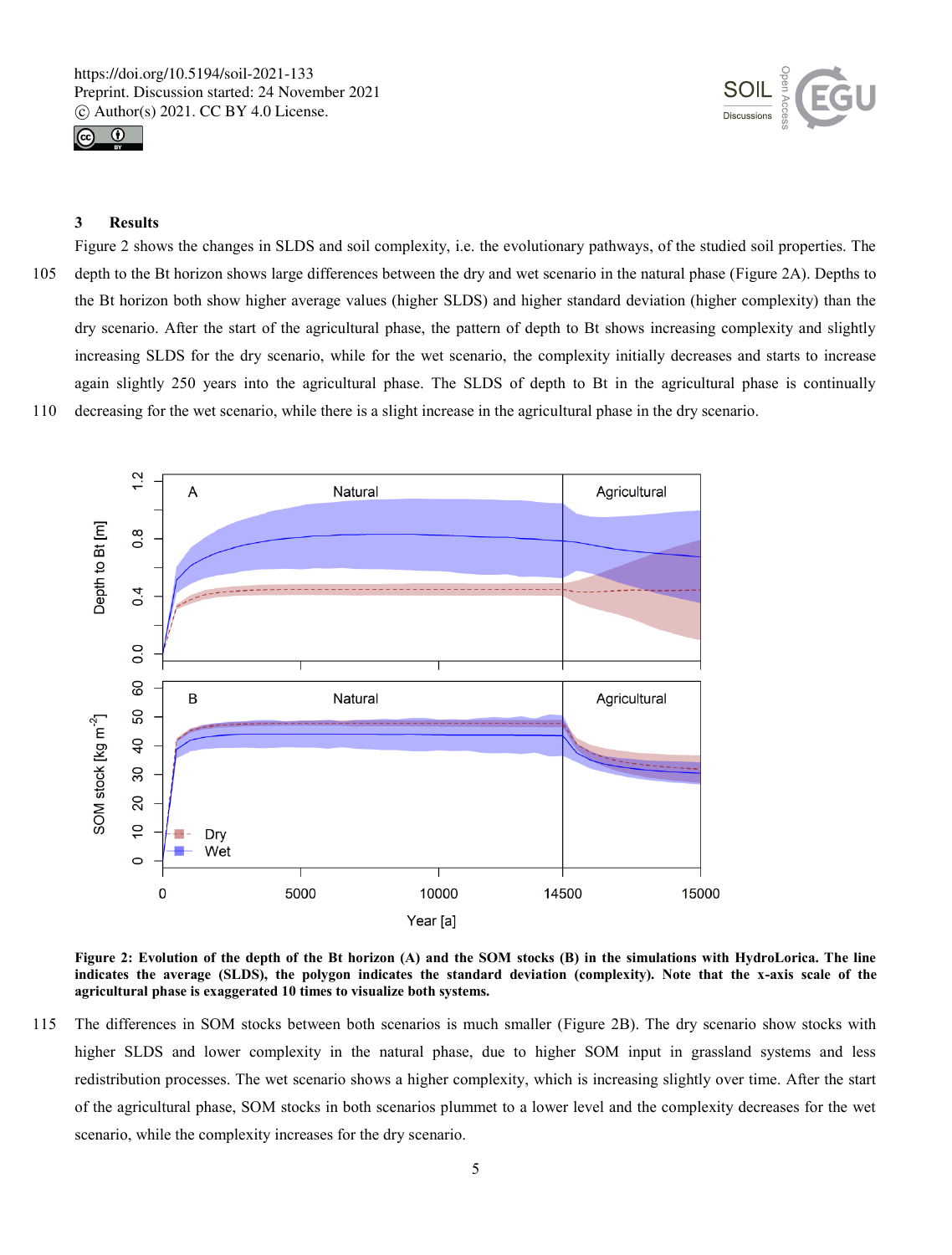



120 Figure 3 further specifies the evolutionary pathways in the model results. The pathways are displayed in quadrants, where each quadrant is a unique combination of changes in complexity and SLDS. The points in each quadrant, connected by lines, show how the soil properties evolve via different evolutionary pathways. When the points converge to the origin of the graph, the soil pattern reaches a steady state in its development. When the points converge to a point elsewhere in the graph, the soil pattern has a steady rate of change.



125

**Figure 3: Changes in SLDS (X-axis) and complexity (Y-axis) for depth to the Bt horizon (A, C) and SOM stocks (B, D) for both rainfall scenarios (dry: A, B; wet: C, D). The colors of the symbols indicate the year. The symbols themselves indicate the land use (triangles: natural, year 0-14500; circles: agricultural, year 14 500-15 000)**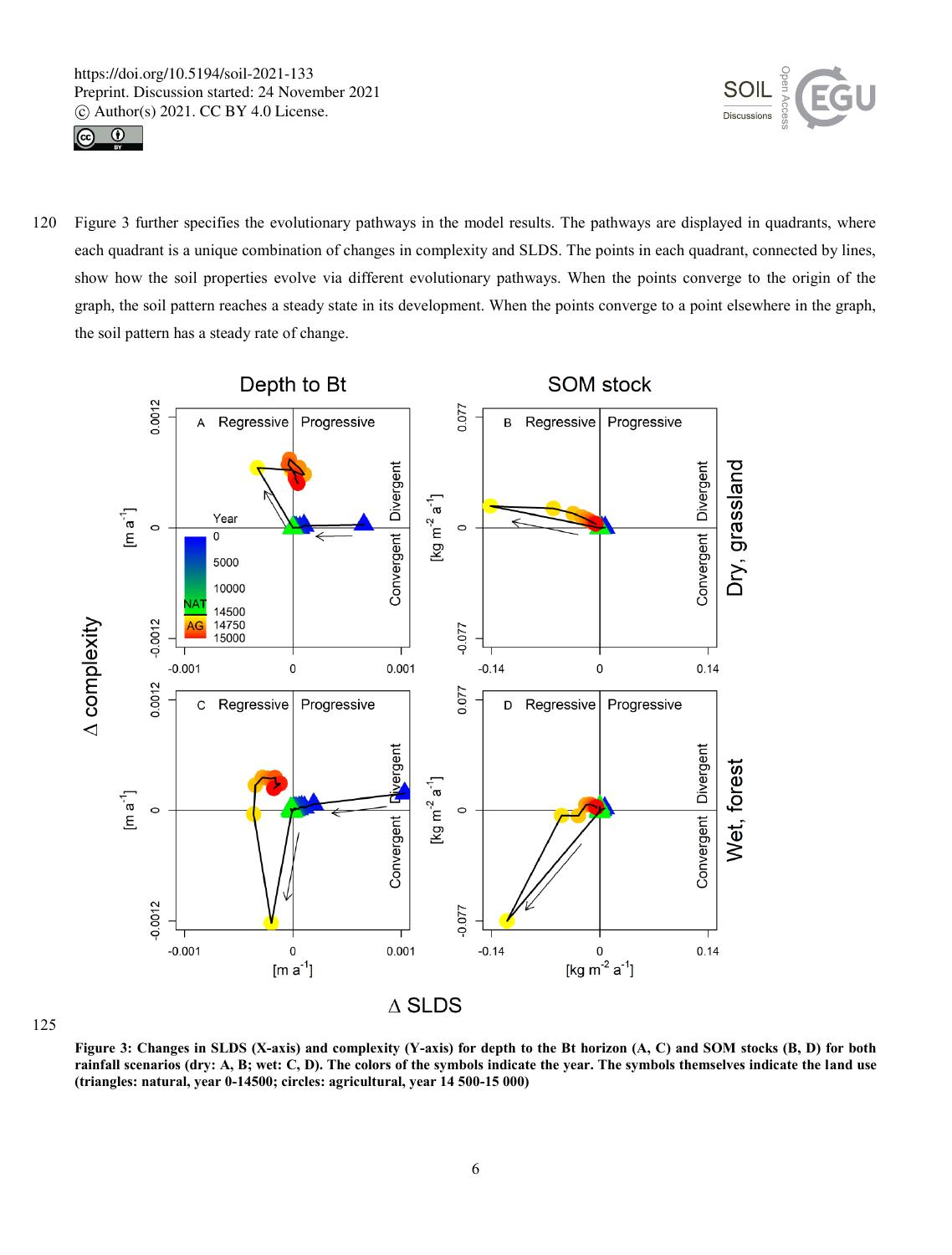



- 130 Natural evolutionary pathways of both soil properties in the dry scenarios, with dominant grassland vegetation, converge to a steady state at the origin of the graphs (Figure 3A&B). Both pathways are dominantly progressive and there is little change in the complexity of the soil patterns. The SOM stocks converge faster than the depths to Bt horizons. In contrast, the natural evolutionary pathways in the wet scenario are more divergent and only converge slowly to the origin of the graph (Figure 3C&D). The evolutionary pathways remain slightly scattered in the regressive and progressive domains around the origin. 135 The changes in complexity remain slightly divergent.
- In the natural phase, the largest changes in soil properties occur at the start of soil development. For each plot in Figure 3, the first step in natural soil development shows the largest changes. However, the magnitude of long-term natural soil change is often minor compared to soil change after cultivation of the land. The first step after cultivation equals or exceeds the first step of initial soil development (Figure 3). All changes in the agricultural system initially show minor to major regressive
- 140 soil development, which indicates that overall, soils have less SOM and shallower Bt horizons. These changes are driven by lower SOM input, redistribution and export of soil material and potential clay translocation in colluvial positions. Depending on the climatic setting, the initial change in complexity is either divergent (dry) or convergent (wet). The response of evolutionary pathways due to anthropogenic forcing thus depends on the properties of the natural soil pattern. If the natural soil pattern was already complex, such as in forested systems, initial tillage erosion and land management reduced this
- 145 complexity. After this initial change, all pedogenic pathways turned divergent and approached a new steady state (Figure 3B&D) or approached a steady rate of change (Figure 3A&C).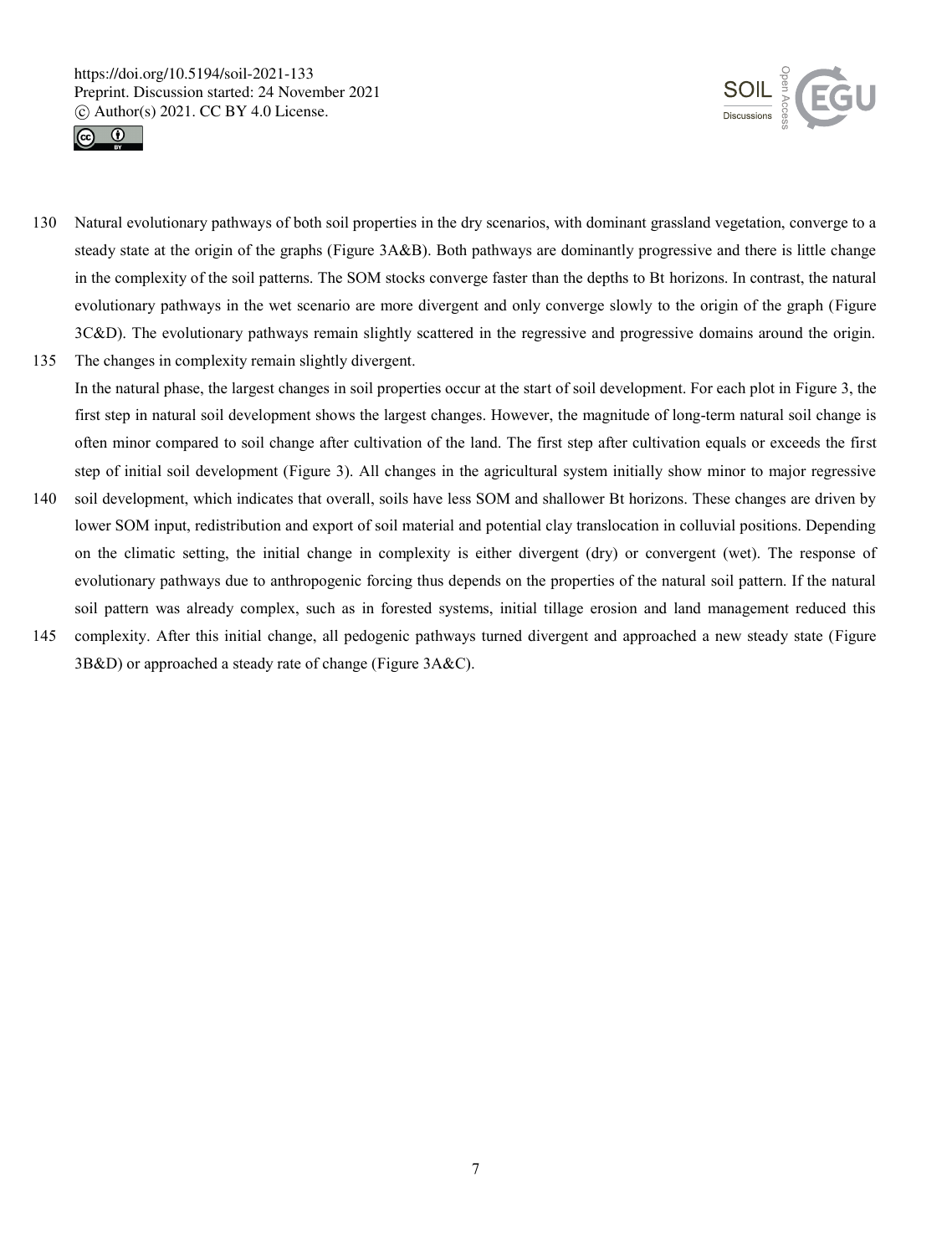



#### **4 Discussion**

#### **4.1 Evolutionary pathways**

- 150 The model results show the effects of rainfall and land use on soil pattern development. In the natural phase, increased precipitation leads to more overland flow and higher infiltration rates. The higher rates increase water erosion and clay translocation. The higher availability of water also facilitates tree growth and consequently tree throw, which is a process that constantly changes the local spatial variation of the soil properties, preventing the reaching of a steady state. These patterns correspond to findings where local perturbations can induce divergent soil development (Phillips, 2001; Šamonil et
- 155 al., 2018). The rates of local perturbations, or random processes, exceed the capacity of pedogenic processes to respond to these perturbations, causing dominant divergent soil development in the wet scenario (Phillips, 2017). The rates and direction of natural soil development are thus a function of their environmental drivers. This is well visible in Figure 3, where higher precipitation leads to more divergent evolutionary pathways that take longer to approach an equilibrium. The introduction of tillage and agricultural crops had a huge impact on the development of the soil patterns in the model. SOM
- 160 stocks went down due to a lower input and increased erosion. The depths to the Bt horizon also decreased due to erosion on the hillslopes. The erosion increased the spatial variability of the soil properties (Figure 6 in Van der Meij et al., 2020), but because eroded soils cover a larger area than the colluvial soils, the depth to the Bt initially decreased on average in all simulations. The increasing spatial heterogeneity caused strongly divergent evolution in the dry scenarios, while the soil properties in the wet scenario initially followed a convergent pathway.
- 165 Most changes in the natural phase occur in the first 500 years of soil development. These findings conform to those from other studies, where initial soil development occurs with high rates, because the soil system is far from equilibrium and initial soils contain more reactive surfaces than soils in older settings (Dümig et al., 2011; Kabala and Zapart, 2012; Elmer et al., 2013). Over time, the soil properties approach an equilibrium or steady state, where the SLDS and complexity remain relatively constant. The model simulations show that a steady state in soil formation can indeed be reached, but only for
- 170 faster changing properties, such as SOM stocks, and under stable circumstances with little to no external perturbations, and it is a rare occurrence (Phillips, 2010; Sauer, 2015). In the agricultural phase, the changes in the soil properties equal or exceed those of the initial soil development. This supports that human impact on soils far exceeds any natural rate of soil development (Wilkinson, 2005; Nearing et al., 2017).

The findings suggest that soils do not necessarily evolve to mature climax soils, but rather that soil patterns diverge to stable 175 complexity. The spatial configuration of soil properties might change, but the pattern characteristics stay the same. This complexity is a function of disturbance cycles in the landscape, such as tree throw occurrences or tillage practices (Phillips, 2017). When disturbance rates are high, as is the case in intensively managed landscapes, the complexity of patterns of slowly responding soil properties keeps changing, indicating a transient state, while patterns of faster responding soil

properties might reach a new steady state of stable complexity. A simple distinction between natural progressive and 180 agricultural regressive soil development (e.g., Sommer et al., 2008) does not do justice to these complex responses of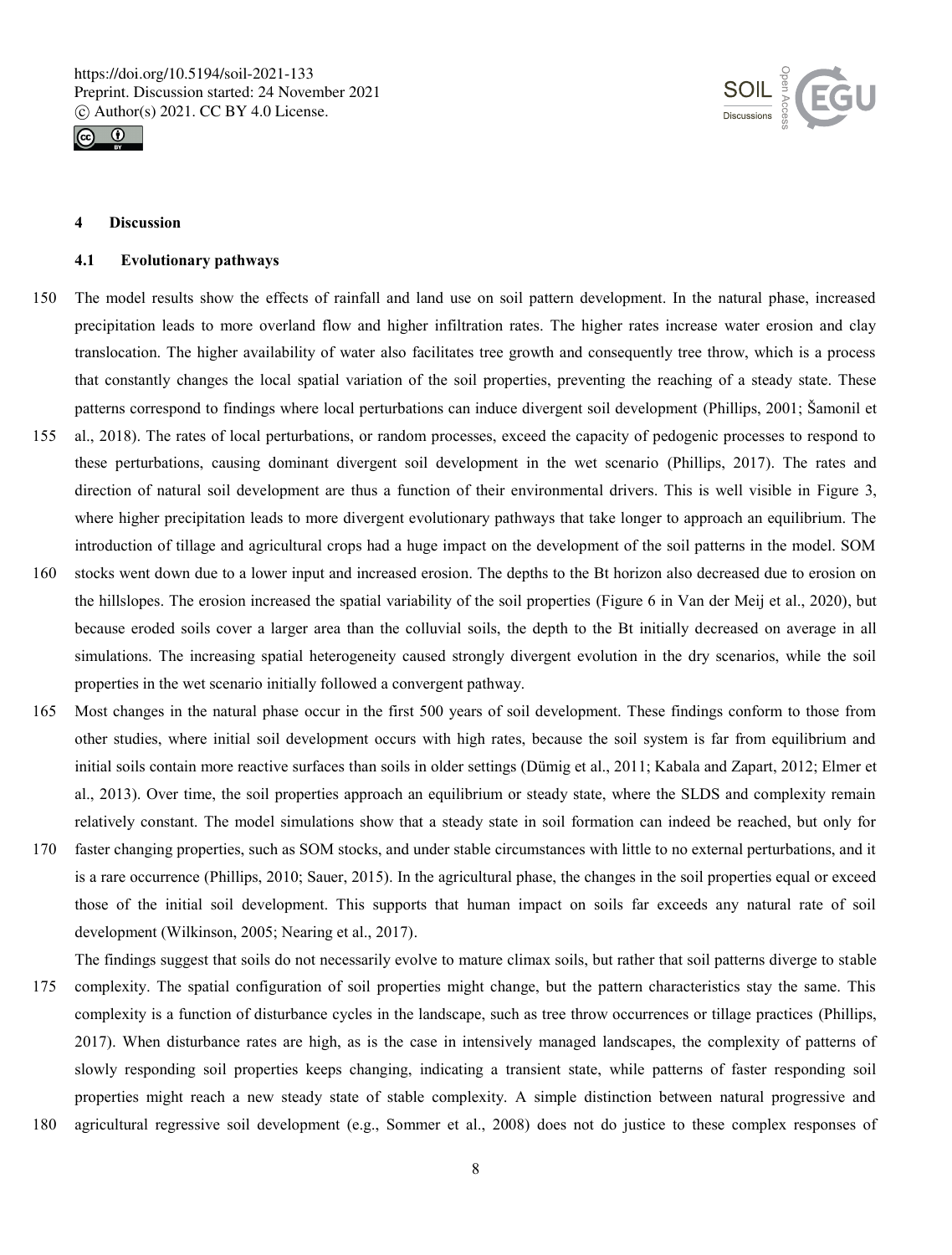



different soil properties to natural or anthropogenic forcing. The response of soils to local disturbances or sudden shifts in boundary conditions depends on the rates of erosion and the ability of soil properties to recover from these disturbances. Therefore, assessment of evolution of soils and landscapes should be done per individual process or soil property rather than for the entire soil and should be performed on a landscape scale rather than a pedon scale. These findings might help develop 185 sustainable land management practices, when the models are validated and there is confidence on the functioning of the model. This can for example help evaluating the spatial and temporal effects of soil management practices for promoting

#### **4.2 Applicability for (soil-)landscape evolution modelling**

The continuous development of numerical models and quantitative data analysis techniques help increase our understanding 190 of complex soil development under changing boundary conditions (Krasilnikov and Targulian, 2019), the functions that soils provide (Vogel et al., 2018) and improve communication of complex soil science with policy makers (Turner, 2021). Evolutionary pathways are a novel and promising way to summarize and communicate large data output into understandable trends. This work shows the potential of evolutionary pathways for summarizing large data output from numerical soillandscape evolution models into manageable and understandable trends. This evaluation on a landscape scale considers the

carbon uptake in the soil or reducing land degradation (Minasny et al., 2017; Smetanová et al., 2019).

195 overall development of the soil landscape with the SLDS, as well as the variation in the landscape with the complexity. By combining these two properties, a combined spatiotemporal overview of the model results is provided, while, traditionally, model output is presented only spatially (e.g., transects) or only temporally (e.g., development of a certain soil profile, time series).

In this paper, I focused on two soil properties, but the method can be applied to a wide range of properties. Examples of

- 200 other properties that can be described with evolutionary pathways are simple topographic properties such as slope profiles, more complex topographic properties such as topographic position index, topographic wetness index or flow accumulation, or output maps of elevation change due to different soil erosion processes. With that, the method is applicable to the results from other (soil-)landscape evolution models or erosion models as well (Temme et al., 2017). Calculating evolutionary pathways is not even limited to soil or geomorphological systems (Phillips, 2016). As long as quantitative spatial and
- 205 temporal data of model output is present, evolutionary pathways can be determined. The easily calculatable complexity and SLDS already provide new valuable insights into changes of the state and heterogeneity of soil and landscape patterns. The calculations of evolutionary pathways are of course not limited to the mean and standard deviation of these patterns. Other, more complex, statistics can provide additional insights in other properties of soil patterns. For example, changes in the parameters of semivariograms, i.e. the nugget, sill and range, can provide insights
- 210 in the development of local and regional spatial autocorrelation of soil properties. Changes in correlations between soil properties and terrain properties or boundary conditions, can help shed new light on the spatial and temporal dependence of soil properties on external parameters. These findings might improve statistical soil prediction models by introducing more mechanistic process understanding (Angelini et al., 2016; Ma et al., 2019).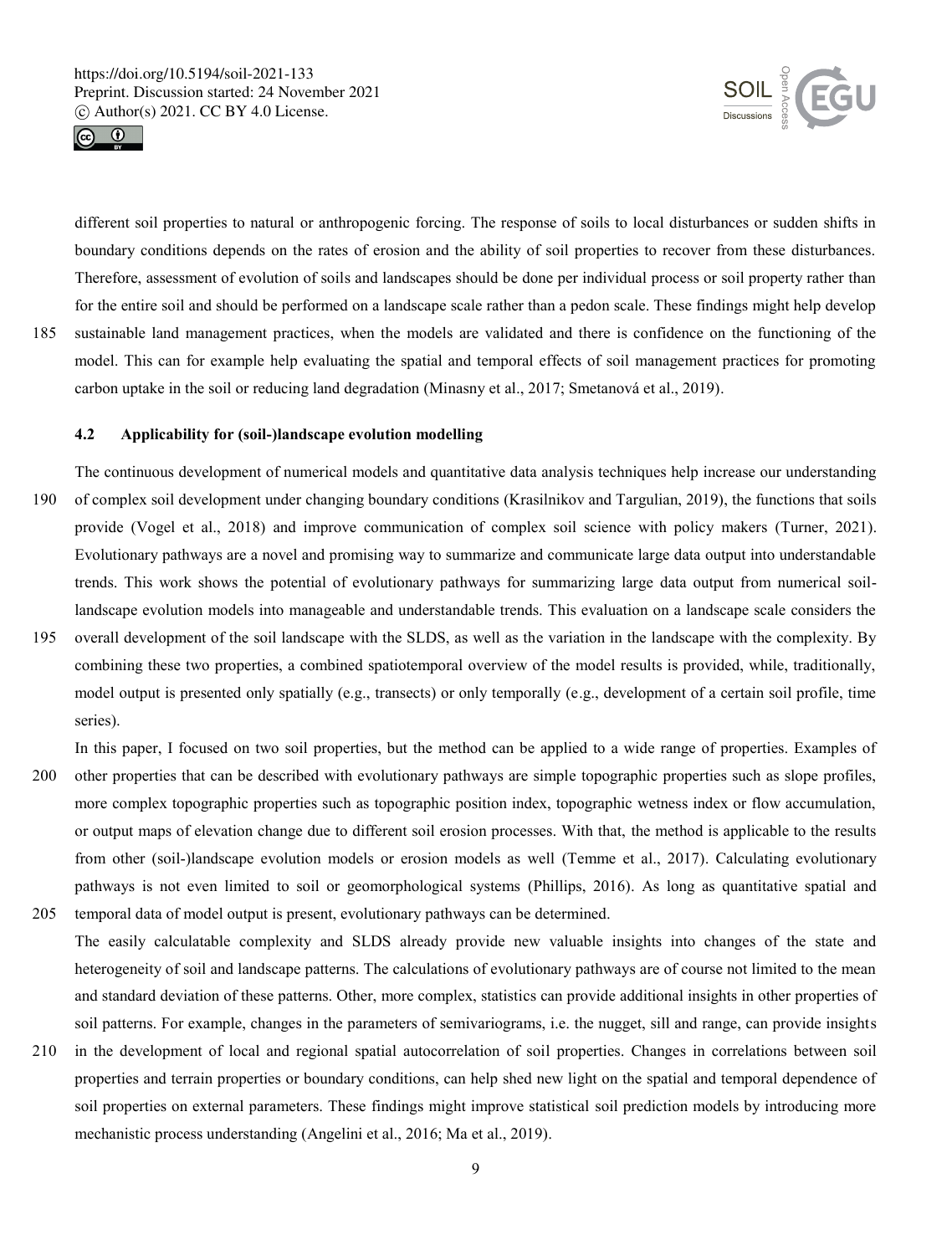



215 spatial domain and temporal domain of these models (Minasny et al., 2015). Field data for some, or all, of these domains are often not available, because data over long timescales is missing, simulated scenarios cover periods of time that are currently not visible or detectable anymore, or SLEMs cover too many different processes and parameters for the available data to calibrate and validate. Here, the evolutionary pathways might provide a solution as well. Temme et al. (2017) suggest that simulated pathways might be constrained using field observations. The complexity or SLDS at a measurable moment in

Validation of soil-landscape evolution models is a difficult task, because validation data should cover the parameter domain,

220 space and time might be used to evaluate the model results for that same moment. When performing explorative modelling, where a simple model is run multiple times with varying inputs (e.g., Larsen et al., 2014), the model results can be converted into evolutionary pathways that can be rejected or accepted using field evidence. These are two ways to ensure a better connection between model and field data, which is currently lacking for most soil-landscape evolution models (Minasny et al., 2015).

225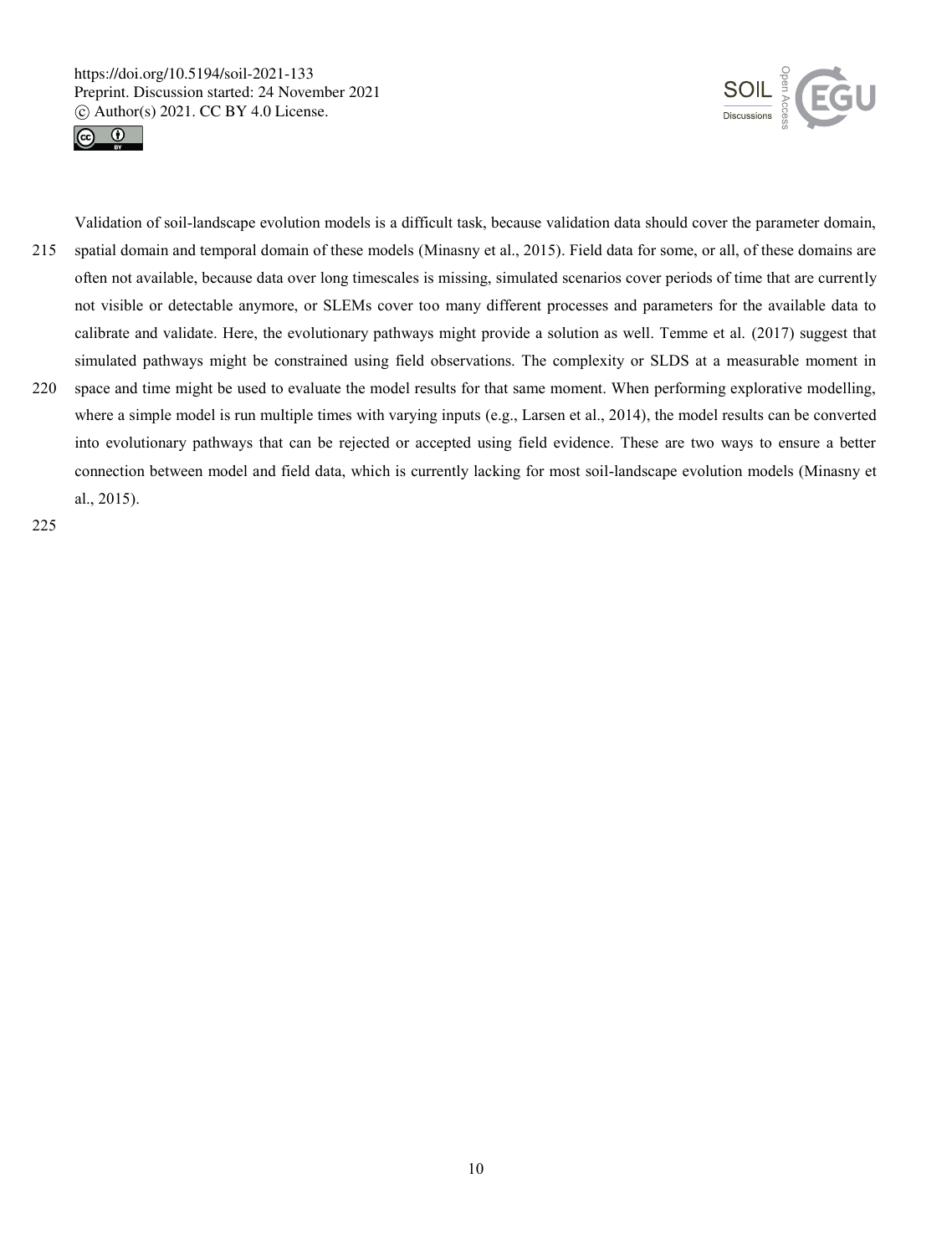



## **5 Conclusions**

In this study, I used evolutionary pathways to summarize and conceptualize spatial and temporal trends in previously published results from a soil-landscape evolution model. The evolutionary pathways indicate progressive or regressive soil development and convergence or divergence of the soil pattern, as a consequence of (non-linear) changes in the drivers of

230 soil and landscape development. The evolutionary pathways can be linked to real-world examples of soil development and

soil complexity.

Evolutionary pathways are not limited to the examples presented in this study, but can be applied to a wide range of soil pattern statistics and soil and terrain properties. With this, evolutionary pathways provide a promising tool to communicate soil model output, not only for studying past changes in soils, but also for evaluating future spatial and temporal effects of

235 soil management practices in the context of sustainability.

## **6 Competing interests**

The author declares that he has no conflict of interest.

## **7 Code availability**

See Van der Meij et al., (2020) for model code availability.

#### 240 **8 Acknowledgements**

This paper forms the completion of my PhD on soil and landscape evolution in the Anthropocene. I want to thank my supervisors dr. Arnaud Temme, prof.dr. Michael Sommer and prof.dr. professor Jakob Wallinga for their supervision and support during my PhD.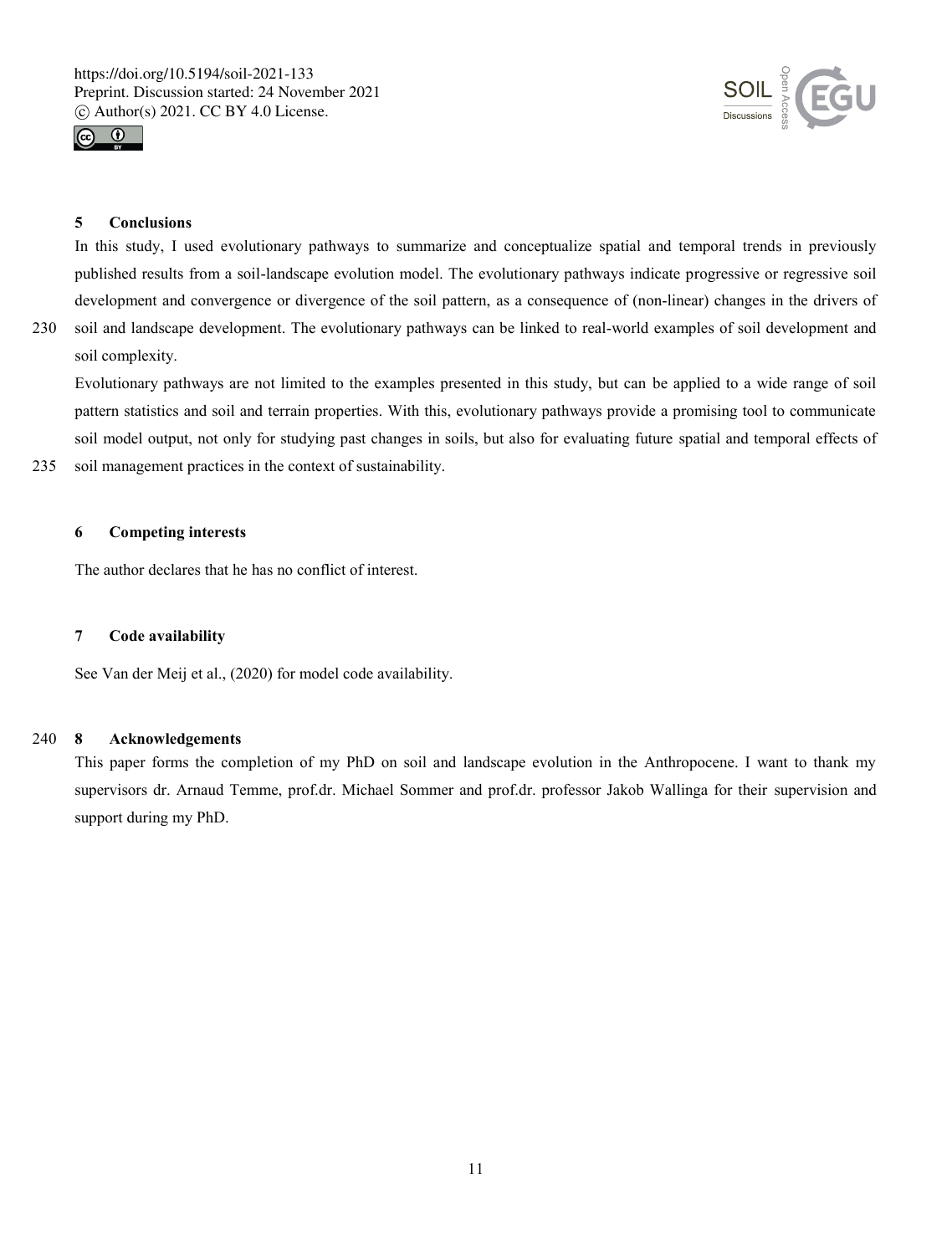



#### 245 **9 References**

Adhikari, K. and Hartemink, A. E.: Linking soils to ecosystem services — A global review, Geoderma, 262, 101–111, https://doi.org/10.1016/j.geoderma.2015.08.009, 2016.

Angelini, M. E., Heuvelink, G. B. M., Kempen, B., and Morrás, H. J. M.: Mapping the soils of an Argentine Pampas region using structural equation modelling, Geoderma, 281, 102–118, https://doi.org/10.1016/j.geoderma.2016.06.031, 2016.

250 Bock, M., Conrad, O., Günther, A., Gehrt, E., Baritz, R., and Böhner, J.: SaLEM (v1.0) – the Soil and Landscape Evolution Model (SaLEM) for simulation of regolith depth in periglacial environments, Geosci. Model Dev., 11, 1641–1652, https://doi.org/10.5194/gmd-11-1641-2018, 2018.

Bouchoms, S., Wang, Z., Vanacker, V., Doetterl, S., and Van Oost, K.: Modelling long-term soil organic carbon dynamics under the impact of land cover change and soil redistribution, CATENA, 151, 63–73, under the impact of land cover change and soil redistribution, CATENA, 151, 63–73, 255 https://doi.org/10.1016/j.catena.2016.12.008, 2017.

Dotterweich, M.: The history of human-induced soil erosion: Geomorphic legacies, early descriptions and research, and the development of soil conservation—A global synopsis, Geomorphology, 201, 1–34, https://doi.org/10.1016/j.geomorph.2013.07.021, 2013.

Dümig, A., Smittenberg, R., and Kögel-Knabner, I.: Concurrent evolution of organic and mineral components during initial 260 soil development after retreat of the Damma glacier, Switzerland, Geoderma, 163, 83–94, https://doi.org/10.1016/j.geoderma.2011.04.006, 2011.

Elmer, M., Gerwin, W., Schaaf, W., Zaplata, M. K., Hohberg, K., Nenov, R., Bens, O., and Hüttl, R. F.: Dynamics of initial ecosystem development at the artificial catchment Chicken Creek, Lusatia, Germany, Environ. Earth Sci., 69, 491–505, https://doi.org/10.1007/s12665-013-2330-2, 2013.

265 Johnson, D. L. and Watson-Stegner, D.: Evolution model of pedogenesis, Soil Sci., 143, 349–366, https://doi.org/10.1097%2F00010694-198705000-00005, 1987.

Kabala, C. and Zapart, J.: Initial soil development and carbon accumulation on moraines of the rapidly retreating Werenskiold Glacier, SW Spitsbergen, Svalbard archipelago, Geoderma, 175, 9–20, https://doi.org/10.1016/j.geoderma.2012.01.025, 2012.

270 Krasilnikov, P. V. and Targulian, V. O.: Towards "New Soil Geography": Challenges and Solutions. A Review, Eurasian Soil Sci., 52, 113–121, https://doi.org/10.1134/S1064229319020091, 2019.

Larsen, L., Thomas, C., Eppinga, M., and Coulthard, T.: Exploratory Modeling: Extracting Causality From Complexity, Eos Trans. Am. Geophys. Union, 95, 285–286, https://doi.org/10.1002/2014EO320001, 2014.

Ma, Y., Minasny, B., Malone, B. P., and Mcbratney, A. B.: Pedology and digital soil mapping (DSM), Eur. J. Soil Sci., 70, 275 216–235, https://doi.org/10.1111/ejss.12790, 2019.

Minasny, B., Finke, P., Stockmann, U., Vanwalleghem, T., and McBratney, A. B.: Resolving the integral connection between pedogenesis and landscape evolution, Earth-Sci. Rev., 150, 102–120, https://doi.org/10.1016/j.earscirev.2015.07.004, 2015.

Minasny, B., Malone, B. P., McBratney, A. B., Angers, D. A., Arrouays, D., Chambers, A., Chaplot, V., Chen, Z.-S., Cheng, 280 K., Das, B. S., Field, D. J., Gimona, A., Hedley, C. B., Hong, S. Y., Mandal, B., Marchant, B. P., Martin, M., McConkey, B.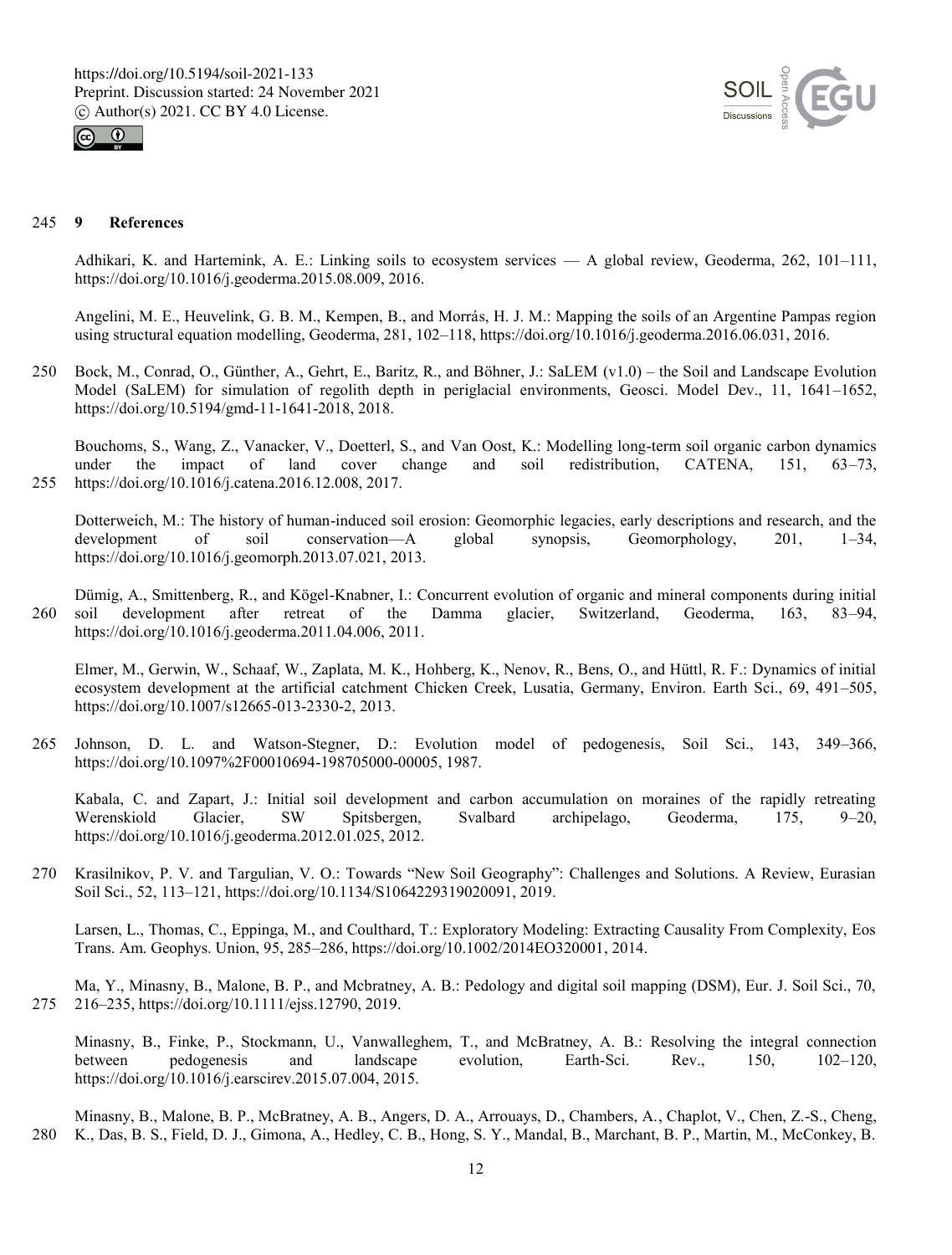



G., Mulder, V. L., O'Rourke, S., Richer-de-Forges, A. C., Odeh, I., Padarian, J., Paustian, K., Pan, G., Poggio, L., Savin, I., Stolbovoy, V., Stockmann, U., Sulaeman, Y., Tsui, C.-C., Vågen, T.-G., Van Wesemael, B., and Winowiecki, L.: Soil carbon 4 per mille, Geoderma, 292, 59–86, https://doi.org/10.1016/j.geoderma.2017.01.002, 2017.

Nearing, M. A., Xie, Y., Liu, B., and Ye, Y.: Natural and anthropogenic rates of soil erosion, Int. Soil Water Conserv. Res., 285 5, 77–84, https://doi.org/10.1016/j.iswcr.2017.04.001, 2017.

Phillips, J. D.: Progressive and Regressive Pedogenesis and Complex Soil Evolution, Quat. Res., 40, 169–176, https://doi.org/10.1006/qres.1993.1069, 1993.

Phillips, J. D.: Divergent evolution and the spatial structure of soil landscape variability, CATENA, 43, 101–113, https://doi.org/10.1016/S0341-8162(00)00122-3, 2001.

290 Phillips, J. D.: The convenient fiction of steady-state soil thickness, Geoderma, 156, 389–398, https://doi.org/10.1016/j.geoderma.2010.03.008, 2010.

Phillips, J. D.: Complexity of Earth Surface System Evolutionary Pathways, Math. Geosci., 48, 743–765, https://doi.org/10.1007/s11004-016-9642-1, 2016.

Phillips, J. D.: Soil Complexity and Pedogenesis, Soil Sci., 182, 1, https://doi.org/10.1097/SS.0000000000000204, 2017.

295 Phillips, J. D.: Evolutionary Pathways in Soil-Geomorphic Systems, Soil Sci., 184, 1–12, https://doi.org/10.1097/SS.0000000000000246, 2019.

Šamonil, P., Daněk, P., Schaetzl, R. J., Tejnecký, V., and Drábek, O.: Converse pathways of soil evolution caused by tree uprooting: A synthesis from three regions with varying soil formation processes, CATENA, 161, 122–136, https://doi.org/10.1016/j.catena.2017.09.032, 2018.

300 Sauer, D.: Pedological concepts to be considered in soil chronosequence studies, Soil Res., 53, 577–591, https://doi.org/10.1071/SR14282, 2015.

Smetanová, A., Follain, S., David, M., Ciampalini, R., Raclot, D., Crabit, A., and Le Bissonnais, Y.: Landscaping compromises for land degradation neutrality: The case of soil erosion in a Mediterranean agricultural landscape, J. Environ. Manage., 235, 282–292, https://doi.org/10.1016/j.jenvman.2019.01.063, 2019.

305 Sommer, M., Gerke, H. H., and Deumlich, D.: Modelling soil landscape genesis — A "time split" approach for hummocky agricultural landscapes, Geoderma, 145, 480–493, https://doi.org/10.1016/j.geoderma.2008.01.012, 2008.

Stephens, L., Fuller, D., Boivin, N., Rick, T., Gauthier, N., Kay, A., Marwick, B., Armstrong, C. G., Barton, C. M., Denham, T., Douglass, K., Driver, J., Janz, L., Roberts, P., Rogers, J. D., Thakar, H., Altaweel, M., Johnson, A. L., Sampietro Vattuone, M. M., Aldenderfer, M., Archila, S., Artioli, G., Bale, M. T., Beach, T., Borrell, F., Braje, T., Buckland, P. I.,

- 310 Jiménez Cano, N. G., Capriles, J. M., Diez Castillo, A., Çilingiroğlu, Ç., Negus Cleary, M., Conolly, J., Coutros, P. R., Covey, R. A., Cremaschi, M., Crowther, A., Der, L., di Lernia, S., Doershuk, J. F., Doolittle, W. E., Edwards, K. J., Erlandson, J. M., Evans, D., Fairbairn, A., Faulkner, P., Feinman, G., Fernandes, R., Fitzpatrick, S. M., Fyfe, R., Garcea, E., Goldstein, S., Goodman, R. C., Dalpoim Guedes, J., Herrmann, J., Hiscock, P., Hommel, P., Horsburgh, K. A., Hritz, C., Ives, J. W., Junno, A., Kahn, J. G., Kaufman, B., Kearns, C., Kidder, T. R., Lanoë, F., Lawrence, D., Lee, G.-A., Levin, M.
- 315 J., Lindskoug, H. B., López-Sáez, J. A., Macrae, S., Marchant, R., Marston, J. M., McClure, S., McCoy, M. D., Miller, A. V., Morrison, M., Motuzaite Matuzeviciute, G., Müller, J., Nayak, A., Noerwidi, S., Peres, T. M., Peterson, C. E., Proctor, L., Randall, A. R., Renette, S., Robbins Schug, G., Ryzewski, K., Saini, R., Scheinsohn, V., Schmidt, P., Sebillaud, P., Seitsonen, O., Simpson, I. A., Sołtysiak, A., Speakman, R. J., Spengler, R. N., Steffen, M. L., et al.: Archaeological